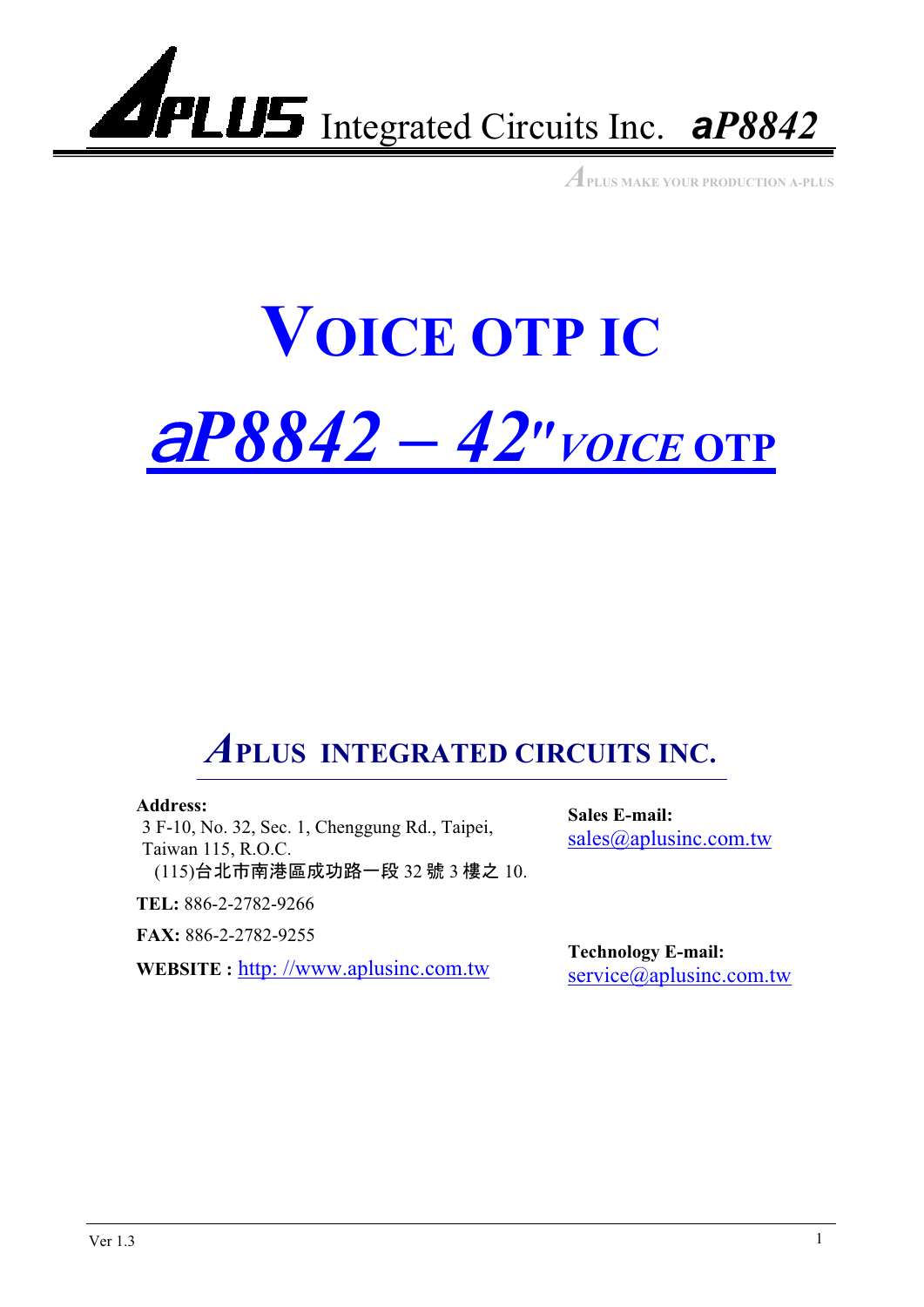### **42 sec VOICE OTP**

#### **Features**

- 42 Sec Voice Length at 6 KHz
- Combination of voice building blocks extends the duration of playback
- Voice data re-use saves memory space
- Maximum 30 voice groups
- 8 trigger pins, S1 to S8 for the 8 voice groups ( group  $1 \sim 8$  )
- SBT for sequential playblack the rest of voice groups & for CPU mode trigger
- S1 to S5 in CPU trigger mode to trigger all 30 voice groups
- Holdable, Unholdable, Edge, Level triggering option
- Debounce time : 22ms for both Key and CPU mode @ 6K sampling rate
- IRP interrupt pin for master reset
- z 3 programmable Outputs for STP stop pulse, BUSY and LEDs
- Built-in oscillator with a single external resistor to determine the sampling rate
- Built-in D/A converter, EPROM
- ADPCM data compression provides high sound quality
- Optional POP noise elimination function
- $\bullet$  C<sub>OUT</sub> pin drives speaker with a transistor
- $\bullet$  V<sub>OUT1</sub> and V<sub>OUT2</sub> drives buzzer or speaker directly
- Auto-power down
- 2.7V 3.8V single power supply operation
- Low standby current  $(*5*uA at 3V)$
- Development Tools Support

#### **General Description**

*a***P8842** is a high quality voice synthesizer capable of varying playback duration. A proprietary ADPCM algorithm is used. The audio message is stored in a 1M bits on-chip EPROM which can store up to 42 seconds of voice data at 6 KHz sample rate.

The *a***P8842** eliminates the need of complicated circuitry in voice playback but still achieves high voice quality for different kind of sounds. Combinations in sections achieve longer playback duration.

A pair of PWM output pins,  $V_{\text{OUT1}}$  and  $V_{\text{OUT2}}$  provides direct drive to buzzer or speaker.

A current output pin,  $C_{\text{OUT}}$ , enables the device to drive a speaker through a low cost NPN transistor. No complex filtering or amplifier circuit is needed. An automatic ramp-down function eliminates undesired noise at the end of playback.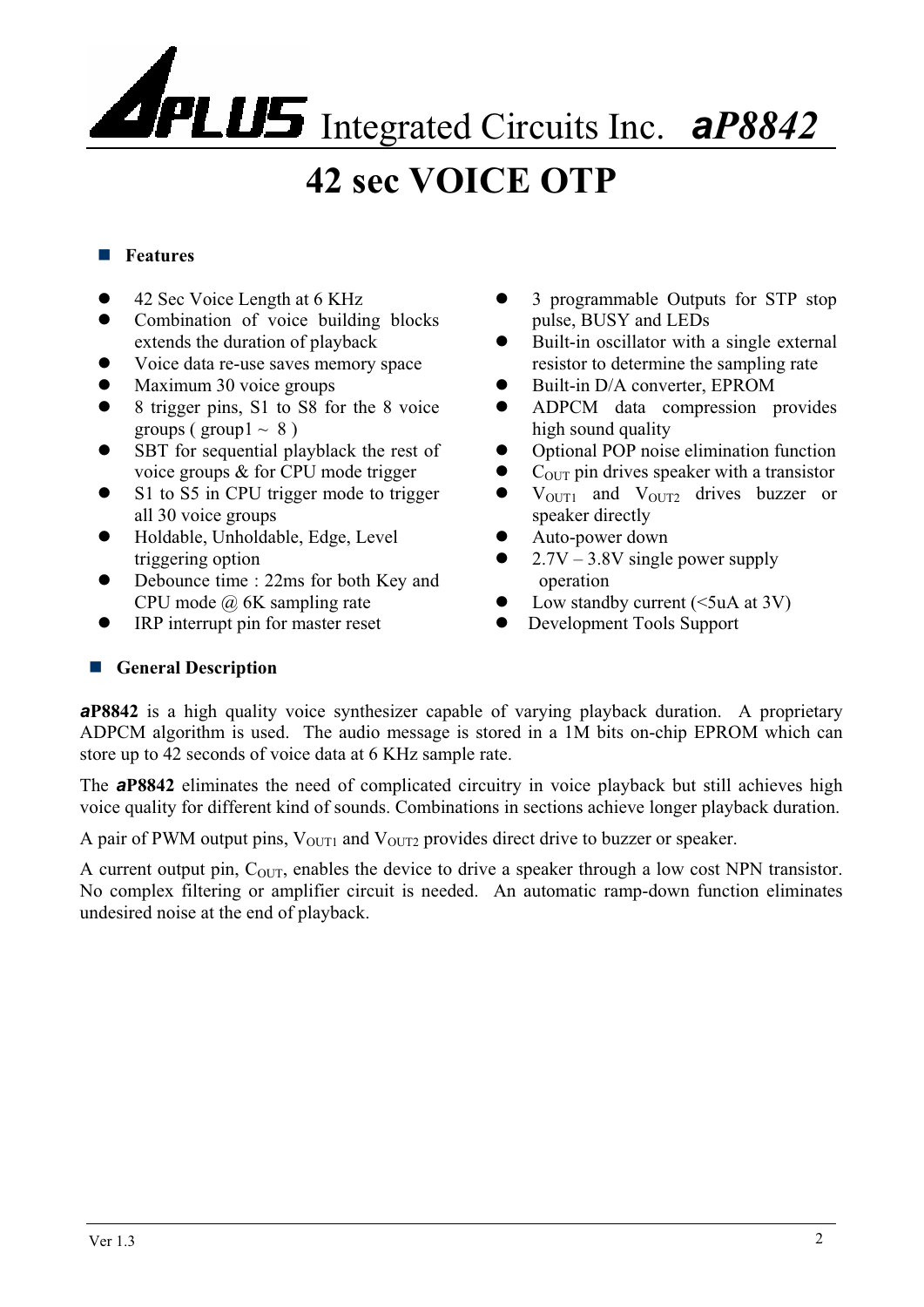#### **Group of sections**

The voice memory of the *a***P8842** is subdivided into 254 memory blocks. Any combination of playback of these memory blocks will form an individual voice group. A maximum of 30 groups are available with triggering S1 to S5 pins together with the SBT pin in CPU trigger mode. In Key trigger mode, S1 to S8 pins are used to trigger the beginning 8 voice groups. The rest of the voice groups can be triggered one by one sequentially with the SBT pin.

#### **Group Configuration**

Data within each group are combinations of different fixed memory blocks of up to 254 blocks. They are the fundamental building blocks for arranging playback without limiting sequencing. This provides flexibility and allows data to be re-used, beneficial for applications with many repeated sounds or words.

An example of group configuration is illustrated below:

| Group no. | <b>Section entry</b>                      |
|-----------|-------------------------------------------|
| Group 1   | Block $1 + Block 2 + Block 3$ + Block 109 |
| Group 2   | Block $3 + Block 2$                       |
| Group 3   | Block $10 + Block 11 + Block 12$          |
| Group 4   | Block $10 + Block 10 + Block 5$           |

The entries of blocks for each group is truly random and without limitation. However, there is a limit in the total number of entries for 30 voice groups, which is 896 entries in *a***P8842**. It is acceptable to allocate all entries into only one group or distribute out to other groups. It depends on how many groups of messages are required.

#### **Programmable Options**

Each groups in *a***P8842** can have independent options. They are:

- $\bullet$  Edge or Level trigger
- Unholdable or Holdable trigger
- $\bullet$  Re-triggerable or non-retriggerable
- Outputs are programmable to LED1, LED2, BUSY and STOP pulse

Options that affect all voice groups are called whole chip options. They are:

- Key trigger mode or CPU trigger mode
- Ramp enable (for Cout drive) or Ramp disable (for Vout drive)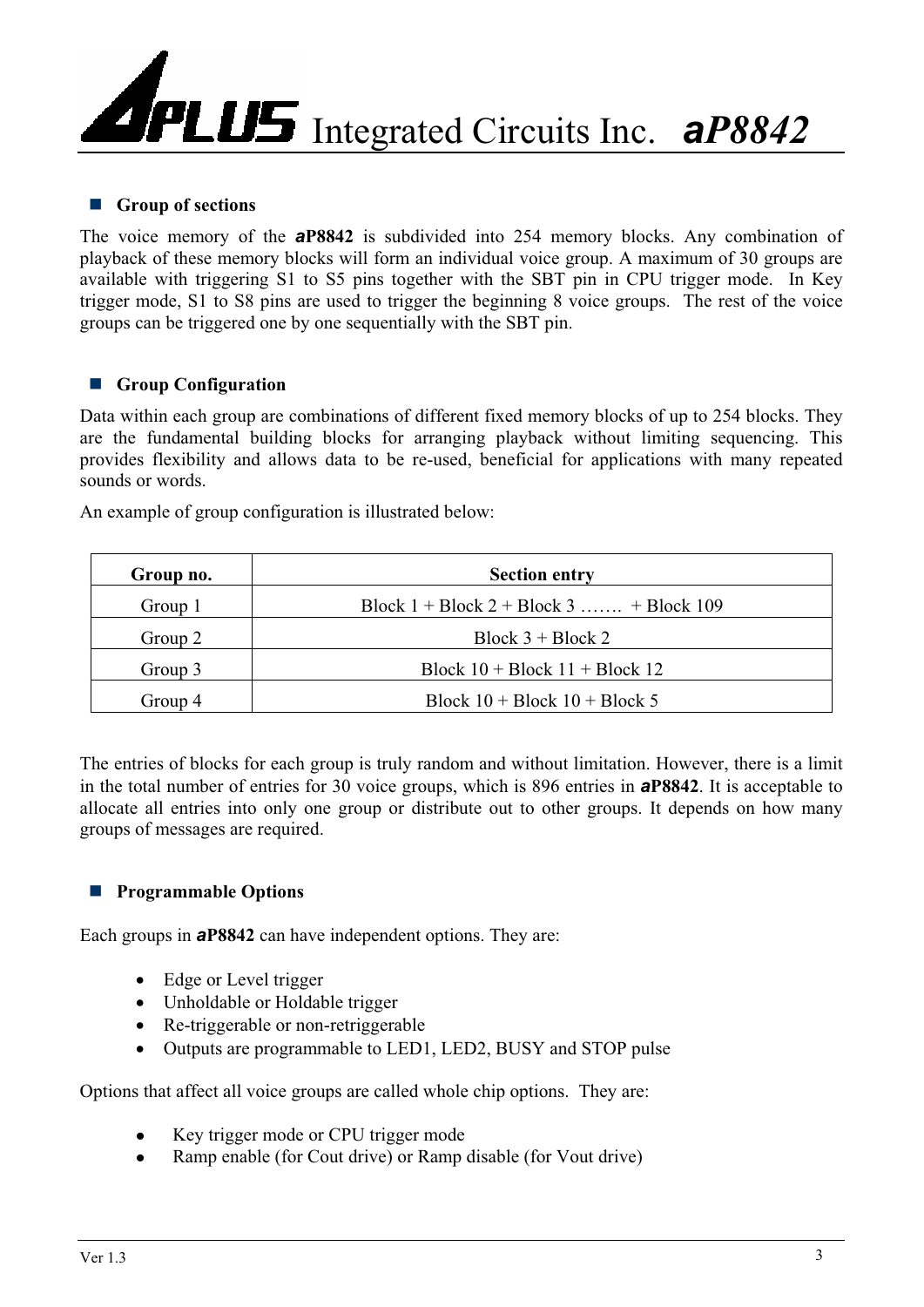

#### **Output Selections**

There are three independent output pins OUT1, OUT2 and OUT3, available for four combinations of LED1, LED2, STOP and BUSY signals for each voice group.

| <b>Options</b> | OUT1        | OUT <sub>2</sub> | OUT3             |
|----------------|-------------|------------------|------------------|
|                | LED2        | LED1             | <b>BUSY</b>      |
|                | <b>STOP</b> | LED1             | LED <sub>2</sub> |
|                | LED1        | <b>BUSY</b>      | <b>STOP</b>      |
|                | . HD .      | <b>BUSY</b>      | /RHSY            |

LED1 and LED2 are complemented outputs flashing at a fix interval. STOP pulse gives a long enough positive pulse at the end of the playback for each group with option to enable or disable it.

BUSY is active high during voice playback.

#### **Software Support**

All those Options and Output selections can be set with a dedicated OTP compiler and programmer software supplied by APLUS.

#### **Key trigger mode and CPU trigger mode**

In Key trigger mode, S1 to S8 will trigger eight voice groups. The rest of the voice groups can only be triggered by SBT sequential trigger pin.

In CPU trigger mode, binary data is input through S5 to S1. A high pulse is input to SBT pin with pulse width equal to or longer than the debounce time to strobe the data to initial the playblack. Data patterns "11110" and "11111" are reserved and not allowed.

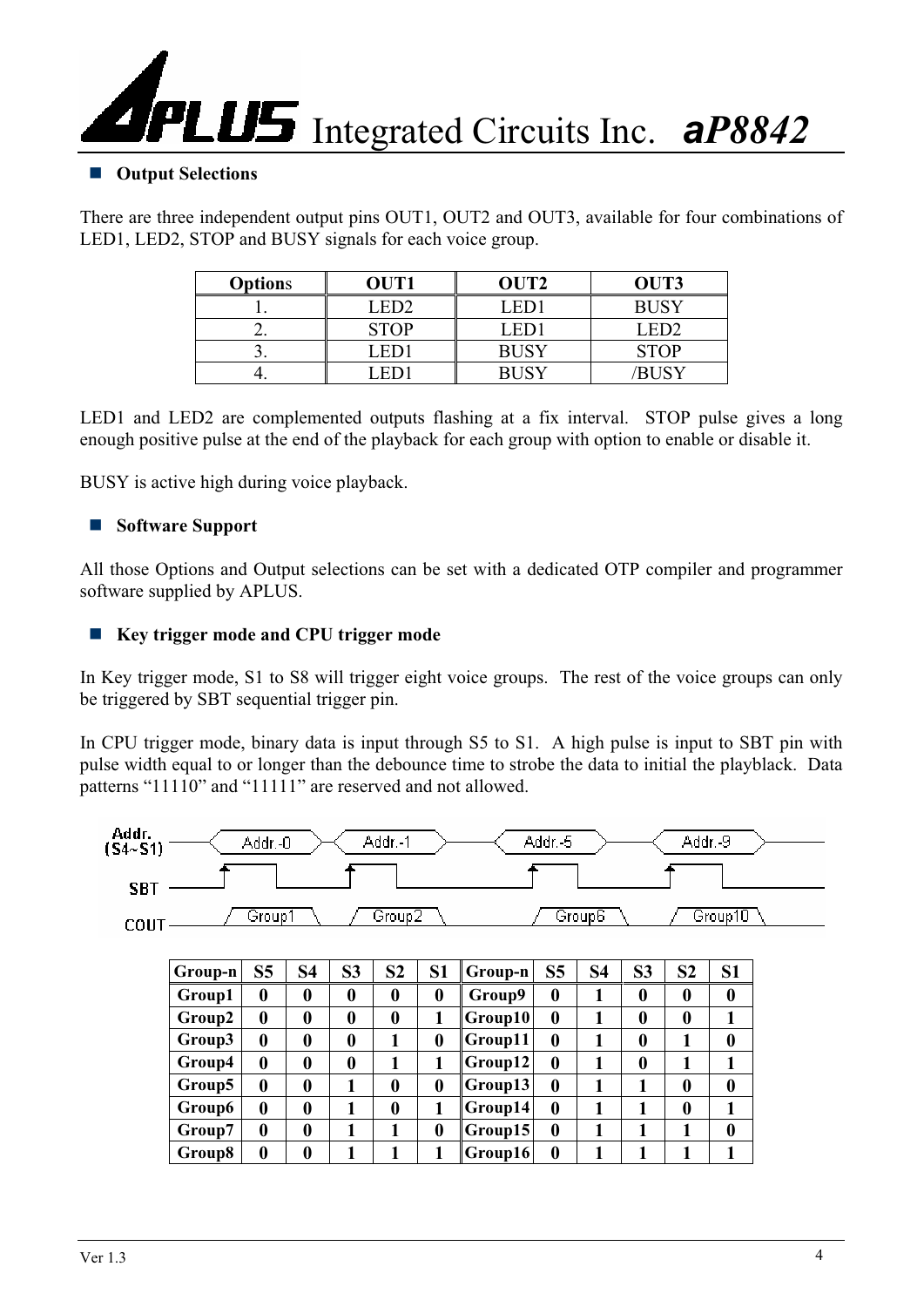| Group-n          | S <sub>5</sub> | S <sub>4</sub>   | S <sub>3</sub>   | S <sub>2</sub>   | S <sub>1</sub> | Group-n        | S <sub>5</sub> | <b>S4</b> | S <sub>3</sub>   | S <sub>2</sub>   | S <sub>1</sub> |
|------------------|----------------|------------------|------------------|------------------|----------------|----------------|----------------|-----------|------------------|------------------|----------------|
| Group17          | 1              | 0                | $\boldsymbol{0}$ | $\bf{0}$         | 0              | Group25        |                |           | $\boldsymbol{0}$ | $\boldsymbol{0}$ | $\bf{0}$       |
| $ $ Group18 $ $  | 1              | $\bf{0}$         | $\boldsymbol{0}$ | $\boldsymbol{0}$ |                | Group26        |                |           | $\boldsymbol{0}$ | 0                |                |
| Group19          | 1              | $\bf{0}$         | $\bf{0}$         |                  | 0              | Group27        |                |           | $\boldsymbol{0}$ |                  | $\bf{0}$       |
| Group20          | 1              | $\bf{0}$         | $\bf{0}$         |                  |                | Group28        |                |           | $\boldsymbol{0}$ |                  |                |
| Group21          | 1              | $\bf{0}$         |                  | $\bf{0}$         | 0              | Group29        |                |           |                  | 0                | $\bf{0}$       |
| $ $ Group 22 $ $ | 1              | $\boldsymbol{0}$ |                  | $\bf{0}$         |                | Group30        |                |           |                  | $\boldsymbol{0}$ |                |
| Group23          | 1              | $\boldsymbol{0}$ |                  |                  | 0              | <b>Reserve</b> | 1              |           |                  |                  | $\bf{0}$       |
| Group24          |                | $\bf{0}$         |                  |                  |                | <b>Reserve</b> |                |           |                  |                  |                |

#### ■ **Block Diagram**



#### **Absolute Maximum Rating**

| <b>Symbol</b>     | Rating                                                  | Unit        |
|-------------------|---------------------------------------------------------|-------------|
| $V_{DD} - V_{SS}$ | $-0.5 \sim +4.5$                                        | V           |
| $V_{IN}$          | $V_{SS}$ - 0.3 <v<sub>IN<v<sub>DD + 0.3</v<sub></v<sub> | V           |
| $V_{\rm OUT}$     | $V_{SS}$ <v<math>_{OUT} <v<math>_{DD}</v<math></v<math> | V           |
| T (Operating)     | $-10 \sim +60$                                          | $^{\circ}C$ |
| T (Storage)       | $-55 \sim +125$                                         | $^{\circ}C$ |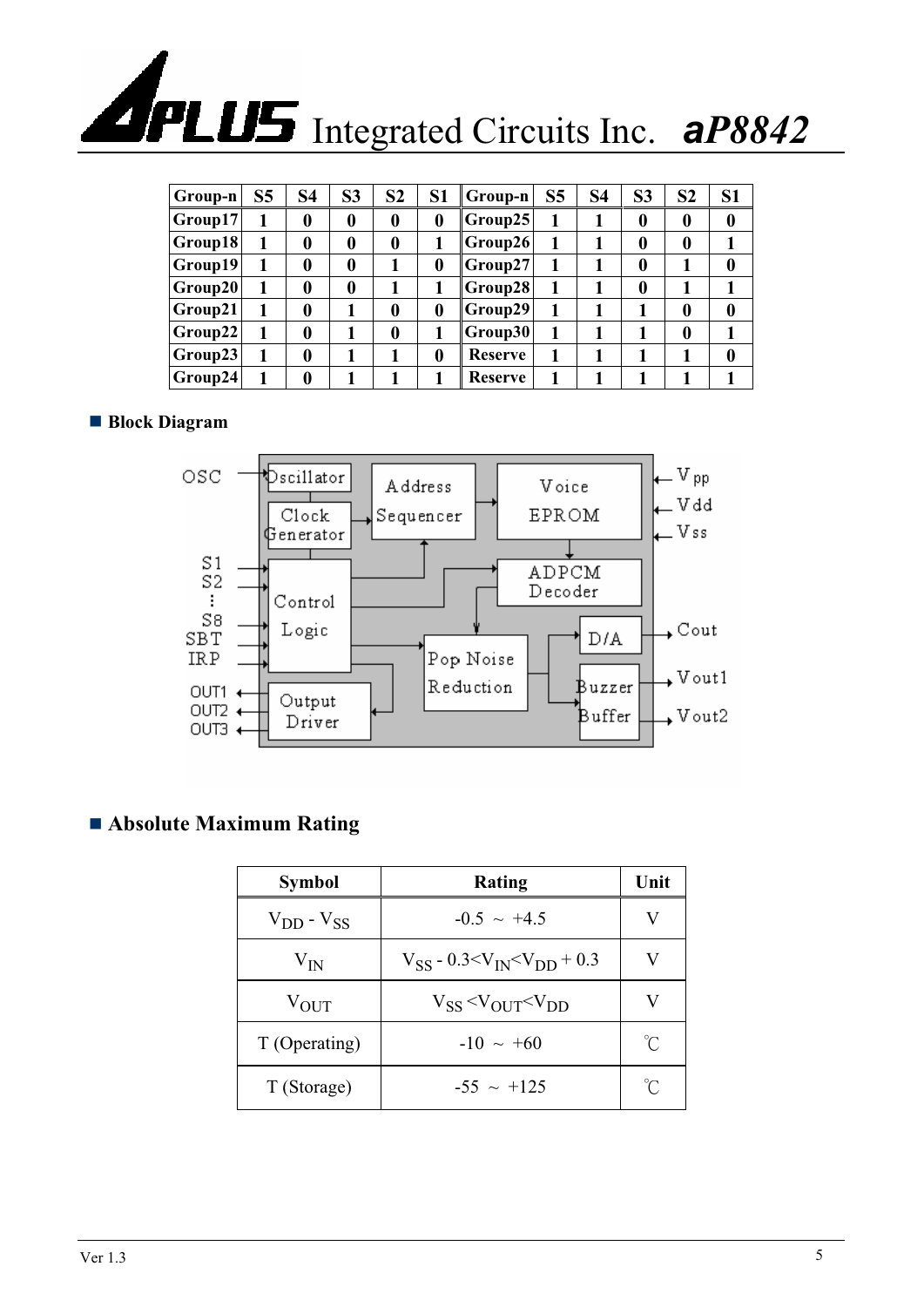#### **Pin Description**

| Pin No.        | <b>Name</b>       | I/O/P          | <b>Function</b>                                                        |
|----------------|-------------------|----------------|------------------------------------------------------------------------|
| $\mathbf{1}$   | S <sub>8</sub>    | $\mathbf I$    | Trigger switch 8, internal pull low, active high                       |
| $\overline{2}$ | OUT1              | $\Omega$       | Programmable output 1                                                  |
| 3              | V <sub>OUT1</sub> | $\Omega$       | PWM audio signal output 1 for buzzer & speaker                         |
| $\overline{4}$ | $V_{OUT2}$        | $\overline{O}$ | PWM audio signal output 2 for buzzer & speaker                         |
| 5              | $V_{SS}$          | $\mathbf{P}$   | Power ground                                                           |
| 6              | OUT <sub>2</sub>  | $\Omega$       | Programmable output 2                                                  |
| 7              | OUT3              | $\Omega$       | Programmable output 3                                                  |
| 8              | $C_{\rm OUT}$     | $\mathbf{O}$   | Current output from internal DAC for speaker playback                  |
| 9              | <b>OSC</b>        | $\bf{I}$       | Oscillator resistor pin to control sampling frequency                  |
| 10             | S <sub>5</sub>    | $\mathbf I$    | Trigger switch 5 / CPU Addr.5 (MSB),<br>internal pull low, active high |
| 11             | S <sub>6</sub>    | I              | Trigger switch 6, internal pull low, active high                       |
| 12             | <b>VPP</b>        | $\mathbf{P}$   | Program power, must connect to VDD when playback                       |
| 13             | S <sub>1</sub>    | I              | Trigger switch 1 / CPU Addr.1 (LSB),<br>internal pull low, active high |
| 14             | S <sub>2</sub>    | $\mathbf I$    | Trigger switch 2 / CPU Addr.2,<br>internal pull low, active high       |
| 15             | $V_{DD}$          | P              | Positive power supply                                                  |
| 16             | S <sub>3</sub>    | $\bf{I}$       | Trigger switch 3 / CPU Addr.3,<br>internal pull low, active high       |
| 17             | S <sub>4</sub>    | $\mathbf I$    | Trigger switch 4 / CPU Addr.4,<br>internal pull low, active high       |
| 18             | <b>SBT</b>        | $\bf{I}$       | Key Sequential/CPU trigger, internal pull low, active<br>high          |
| 19             | <b>IRP</b>        | $\bf{I}$       | Interrupt to stop playback, internal pull low, active high             |
| 20             | S7                | I              | Trigger switch 7, internal pull low, active high                       |

Note1: The following pins are used to program data into the memory:  $5 - 7$  and  $9 - 20$ .

Note2: Vpp and Vcc MUST be connected to positive power supply during normal playback. However, they MUST be separated during data programming.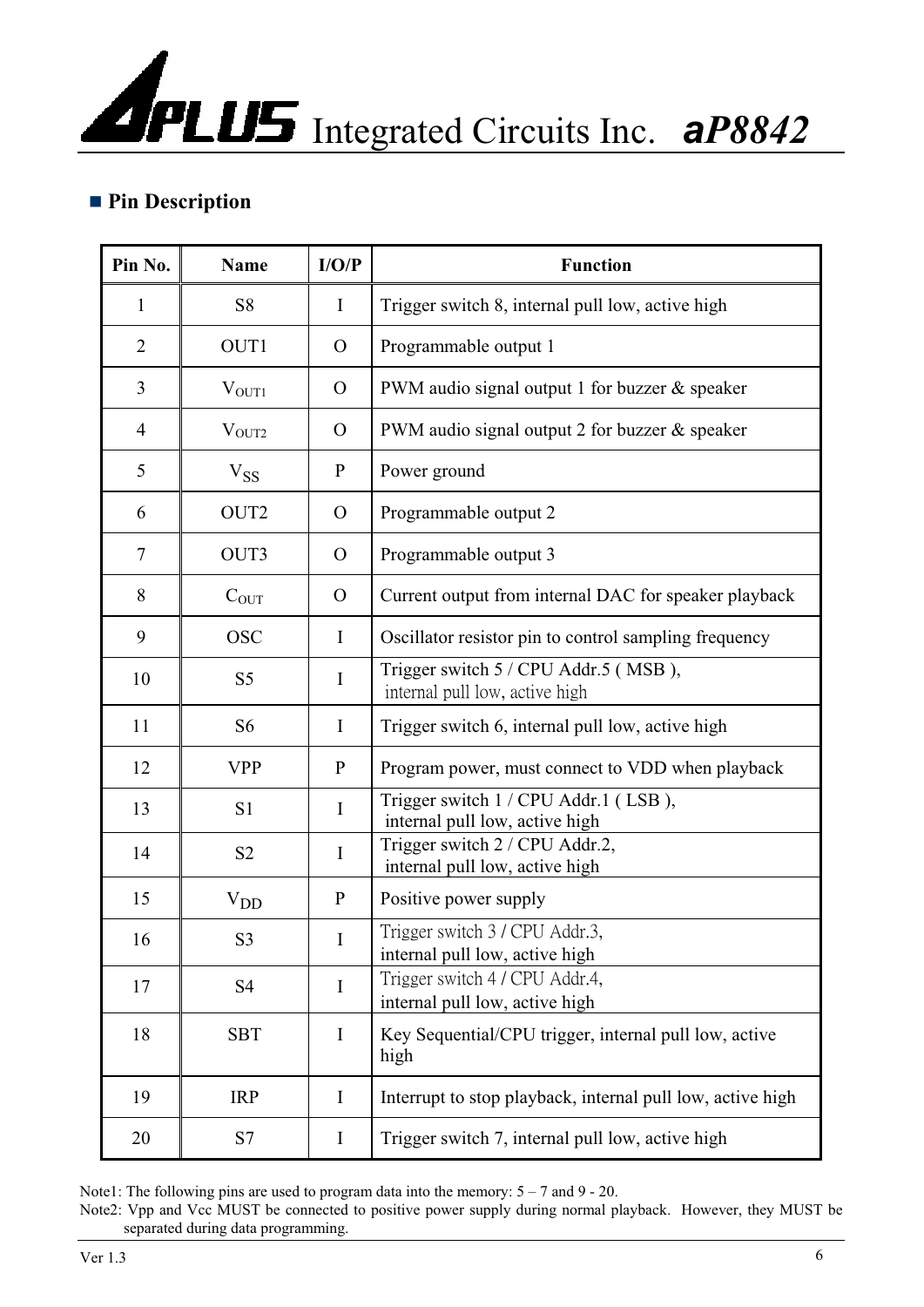#### ■ **DC Characteristics**

| <b>Symbol</b> | Parameter                        | Min.   | Typ.         | Max. | Unit          | <b>Condition</b>                      |
|---------------|----------------------------------|--------|--------------|------|---------------|---------------------------------------|
| $V_{DD}$      | <b>Operating Voltage</b>         | 2.7    | 3.0          | 3.8  | V             |                                       |
| $I_{SB}$      | Standby current                  |        | 1            | 5    | $\mu A$       | $V_{DD} = 3.0 V$ , I/O open           |
| $I_{OP}$      | Operating current                |        |              | 15   | mA            | $VDD=3.0V, I/O$ open                  |
| $\rm V_{IH}$  | "H" Input Voltage                | 2.5    | 3.0          | 3.5  | V             | $VDD=3.0V$                            |
| $\rm V_{IL}$  | "L" Input Voltage                | $-0.3$ | $\mathbf{0}$ | 0.5  | V             | $VDD=3.0V$                            |
| $I_{OL}$      | V <sub>OUT</sub> low O/P Current |        | 120          |      | mA            | $VDD=3.0V$ , Vout=0.3V                |
| $I_{OH}$      | $V_{OUT}$ high O/P Current       |        | $-65$        |      | mA            | $VDD=3.0V$ , Vout=2.5V                |
| $I_{CO}$      | $C_{OUT}$ O/P Current            |        | $-3$         |      | mA            | $V_{DD} = 3.0 V, V_{COUT} = 1.0 V$    |
| $I_{OH}$      | O/P high Current                 |        | $-8$         |      | mA            | $V_{DD} = 3.0 V, V_{OH} = 2.5 V$      |
| $I_{OL}$      | O/P low Current                  |        | 8            |      | mA            | $V_{DD} = 3.0 V, V_{OL} = 0.3 V$      |
| $\Delta F/F$  | <b>Frequency Stability</b>       | $-5$   |              | $+5$ | $\frac{0}{0}$ | $Fosc(2.7V) - Fosc(3.4V)$<br>Fosc(3V) |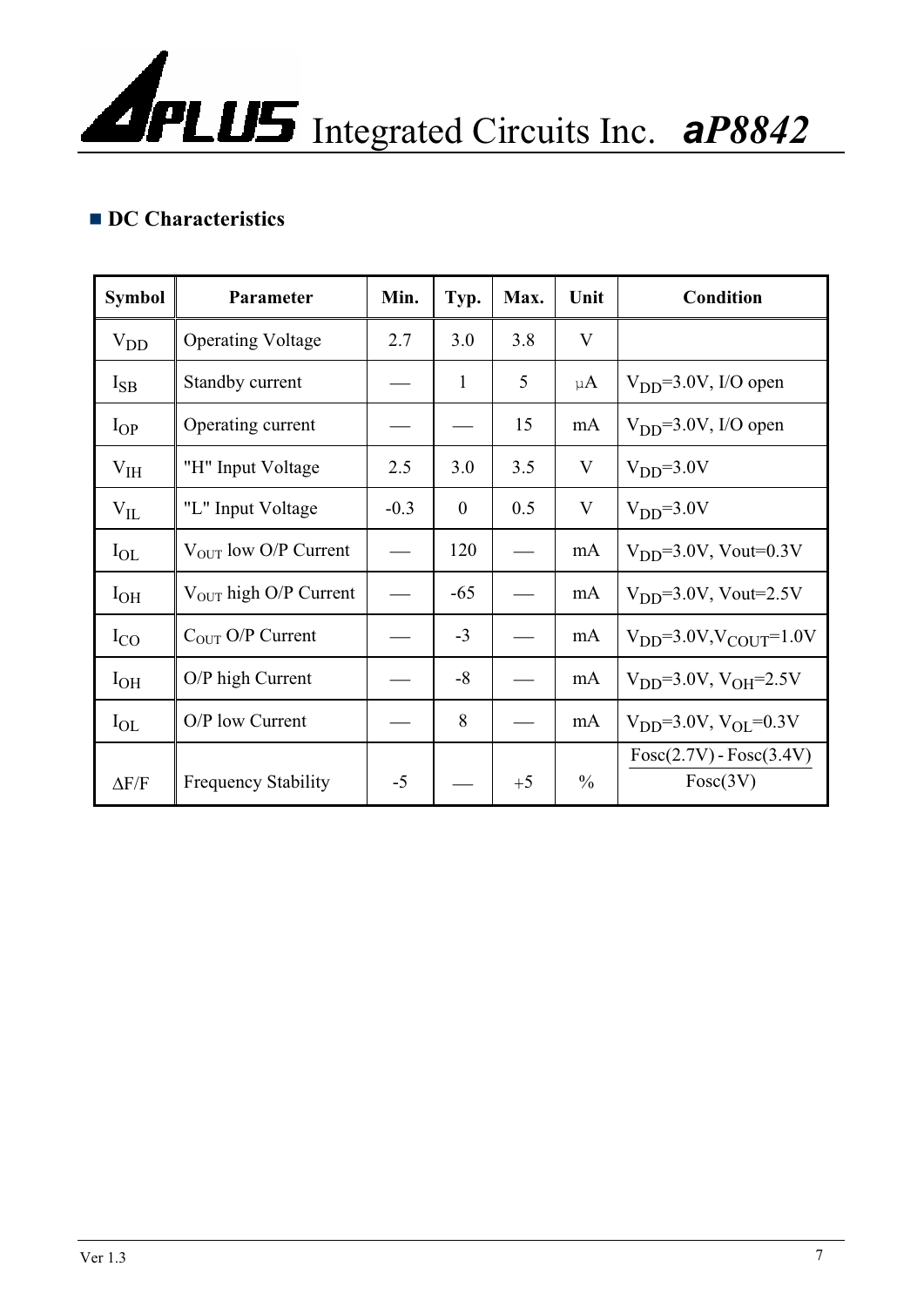

#### ■ **AC Characteristics**

#### **1. INPUT SETUP AND HOLD TIME :**

KEY Trigger Mode : **S1** to **S8** hold time, **th** (min.) =  $22\text{ms}$  ( $\hat{\omega}$ ) 6K Hz sampling



 CPU Trigger Mode : **SBT** setup time **ts** (min.) = 1us, and **S1** to **S5** hold time **th** (min.) = 22ms  $\omega$  6K Hz sampling



Note: Input hold time **th** is inverse proportional to the sampling frequency.

#### **2. OUTPUTS DELAY TIME :**

STOP : Delay time **td** (max.) = 1us, plus width **tw** (min.) = 64ms  $\omega$  6K Hz sampling



Note: The pulse width **tw** is inverse proportional to the sampling frequency.

BUSY : Delay time **td** (max.) = 1us, hold time **th** (max.) = 1us  $\omega$  6K Hz sampling



Note: The BUSY delay time **td** and hold time **th** is fixed and independent of sampling frequency.

LED flash at fixed  $2Hz$   $@$  6K Hz sampling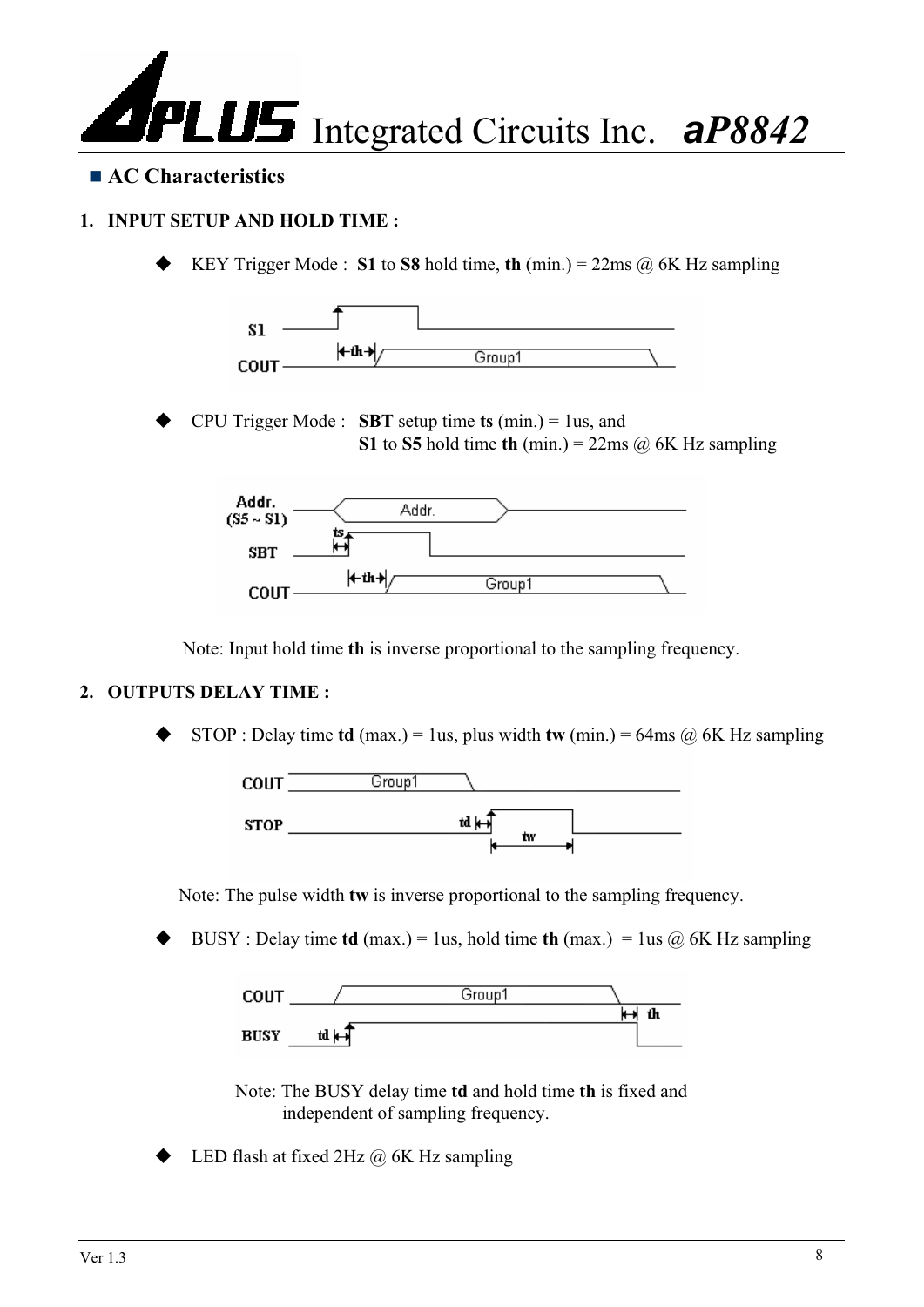

#### **Timing Diagrams**

| 1. Level, Unholdable, Non-retriggerable<br>a. Trigger is shorter than a Group output | b. Trigger is longer than a Group output |
|--------------------------------------------------------------------------------------|------------------------------------------|
| Sl                                                                                   |                                          |
| 52                                                                                   |                                          |
| Group 2<br>Group1<br>COUT.                                                           | Group2<br>Group2                         |
| STP                                                                                  |                                          |
| <b>LED</b>                                                                           |                                          |
| 2. Level Holdable<br>a. Trigger is shorter than a Group output                       | b. Trigger is longer than a Group output |
| Sl                                                                                   |                                          |
| S2                                                                                   |                                          |
| Group2<br>Group 1<br>COUT.                                                           | Group <sub>2</sub><br>Group2             |
| <b>LED</b>                                                                           |                                          |
| 3. Single Button Trigger(SBT), Sequential                                            |                                          |
| a. Level Unholdable                                                                  |                                          |
| SBT                                                                                  |                                          |
| $Group 2 \ X group 2$<br>Group 1<br>COUT.                                            | <u> X Group 2</u><br>Group 1<br>Group N  |
| b. Level Holdable<br><b>SBT</b>                                                      |                                          |
| Group 2<br>Group 1<br>Group 2<br>COUT<br>where $N$ is up to 30.                      | Group 2<br>Group <sub>N</sub><br>Group 1 |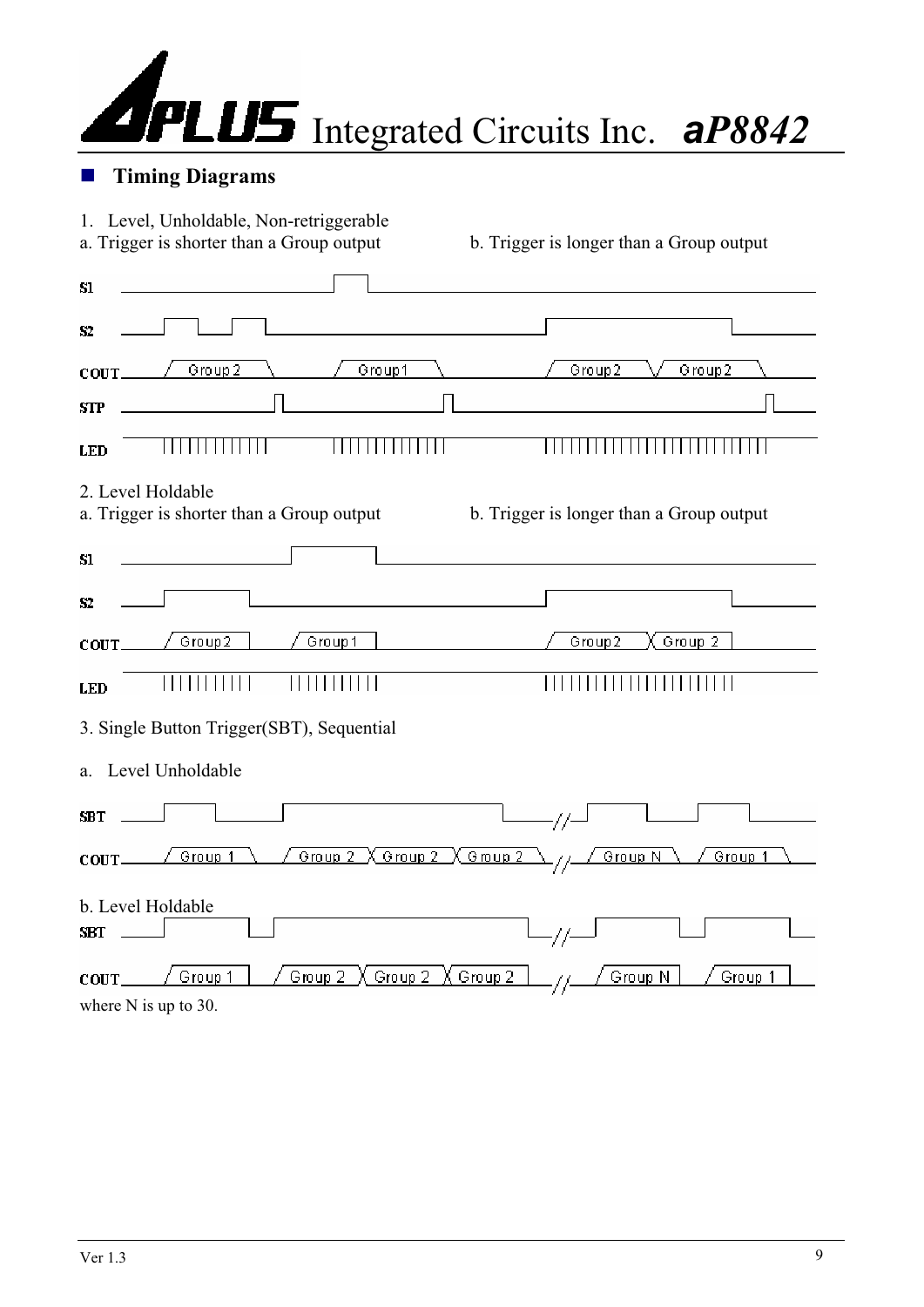| <b>APLUS</b> Integrated Circuits Inc. aP8842 |  |
|----------------------------------------------|--|

|  |  |  | 4. Edge, Unholdable, Non-retriggerable |  |
|--|--|--|----------------------------------------|--|
|--|--|--|----------------------------------------|--|

| a. Trigger is shorter than a Group output | b. Trigger is longer than a Group output |
|-------------------------------------------|------------------------------------------|
| S1                                        |                                          |
| S2                                        |                                          |
| Group1<br>Group2<br>COUT.                 | Group2                                   |
| <b>STP</b>                                |                                          |
| <b>LED</b>                                |                                          |
| 5. Edge Holdable                          |                                          |
| a. Trigger is shorter than a Group output | b. Trigger is longer than a Group output |
| Sl                                        |                                          |
| S2                                        |                                          |
| Group2<br>Group 1<br>COUT.                | Group2                                   |
| <b>LED</b>                                |                                          |
| 6. Single Button Trigger(SBT), Sequential |                                          |
| a. Edge Unholdable                        |                                          |
| <b>SBT</b>                                | 77                                       |
| Group <sub>2</sub><br>Group 1<br>COUT_    | Group 1<br>Group N                       |
| b. Edge Holdable<br><b>SBT</b>            |                                          |
| Group 1<br>Group <sub>2</sub><br>COUT.    | Group <sub>N</sub><br>Group 1            |
| where $N$ is up to 30.                    |                                          |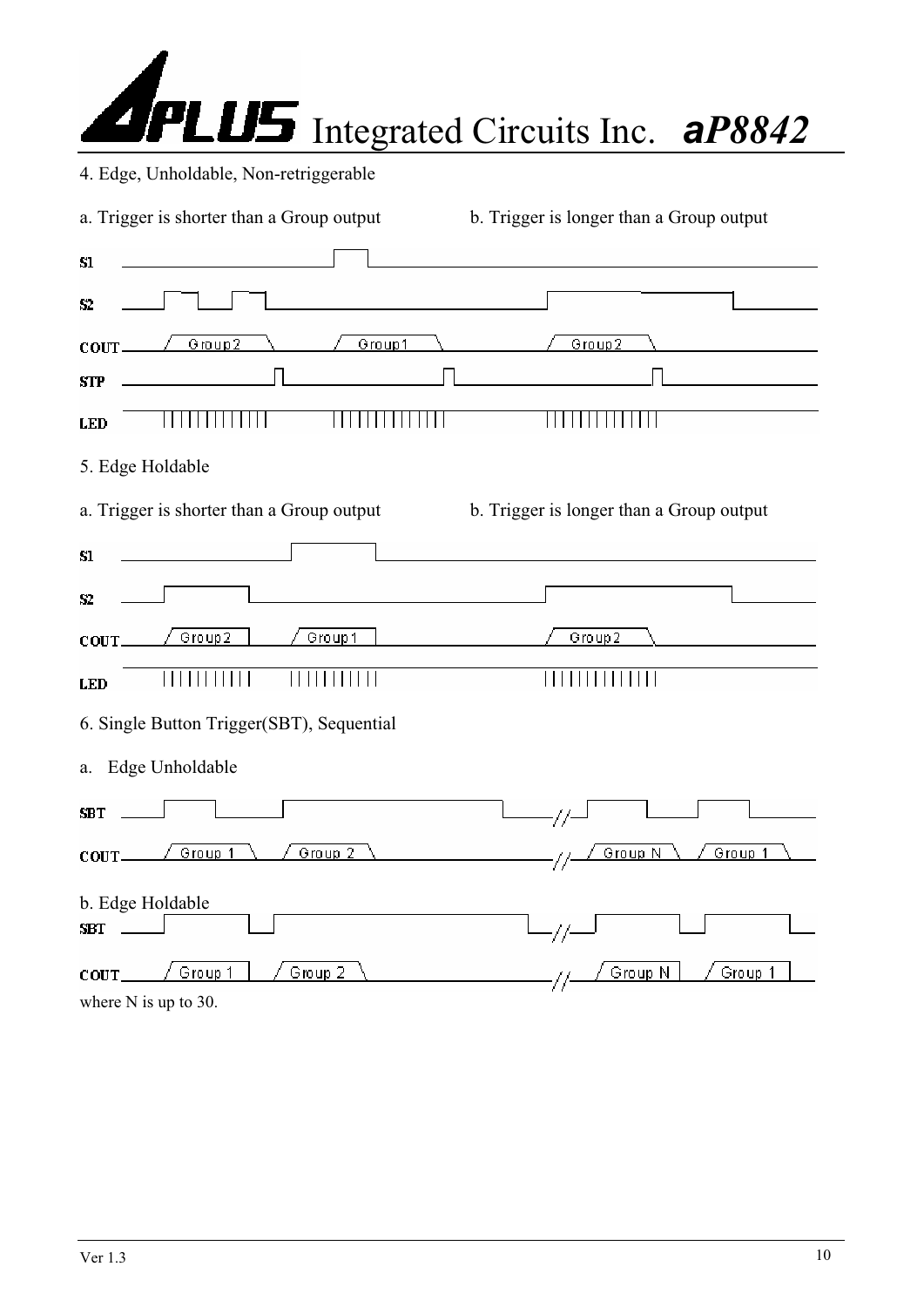

#### **1. Typical Application**



Fig. 1a COUT with transistor Fig. 1b VOUT direct drive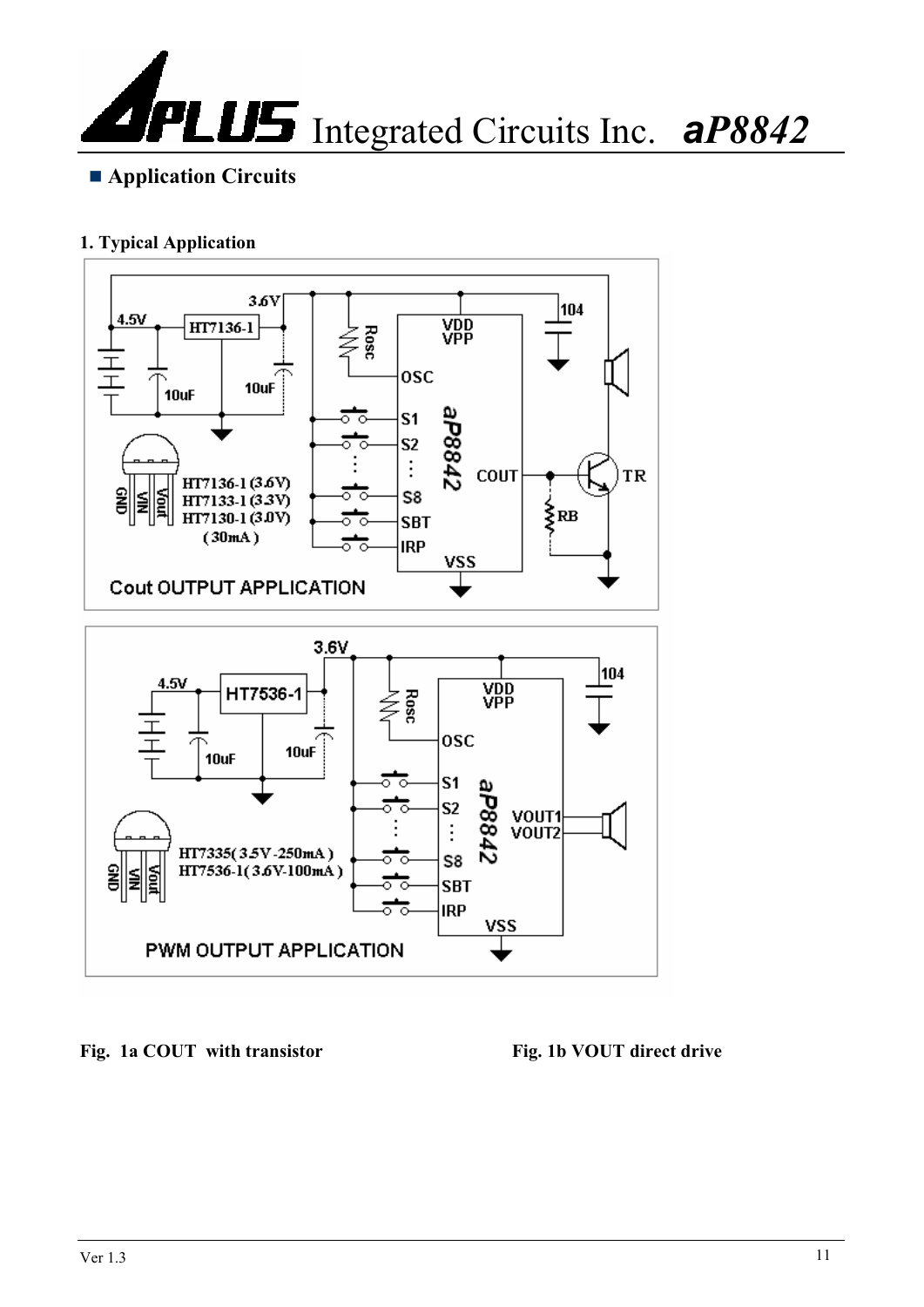

**2. CPU Mode control**



**Fig. 2** 

### ■ Bonding Pad Locations



| Pin            | Name             | $\mathbf X$ | Y    |
|----------------|------------------|-------------|------|
| 1              | S8               | 883         | 180  |
| $\overline{c}$ | OUT1             | 1024        | 180  |
| 3              | VOUT1            | 1247        | 180  |
| $\overline{4}$ | VOUT2            | 1625        | 180  |
| 5              | <b>VSS</b>       | 1864        | 180  |
| 6              | OUT <sub>2</sub> | 1876        | 2697 |
| 7              | OUT3             | 1736        | 2697 |
| 8              | <b>COUT</b>      | 1598        | 2697 |
| 9              | OSC              | 1182        | 2697 |
| 10             | S5               | 907         | 2697 |
| 11             | S <sub>6</sub>   | 766         | 2697 |
| 12             | <b>VPP</b>       | 614         | 2697 |
| 13             | S <sub>1</sub>   | 471         | 2697 |
| 14             | S <sub>2</sub>   | 336         | 2697 |
| 15             | <b>VDD</b>       | 159         | 2697 |
| 16             | S <sub>3</sub>   | 180         | 180  |
| 17             | S4               | 319         | 180  |
| 18             | <b>SBT</b>       | 459         | 180  |
| 19             | <b>IRP</b>       | 600         | 180  |
| 20             | S7               | 740         | 180  |

Note:Substrate must be connected to  $V_{SS}$ Pad size = 90um x 90um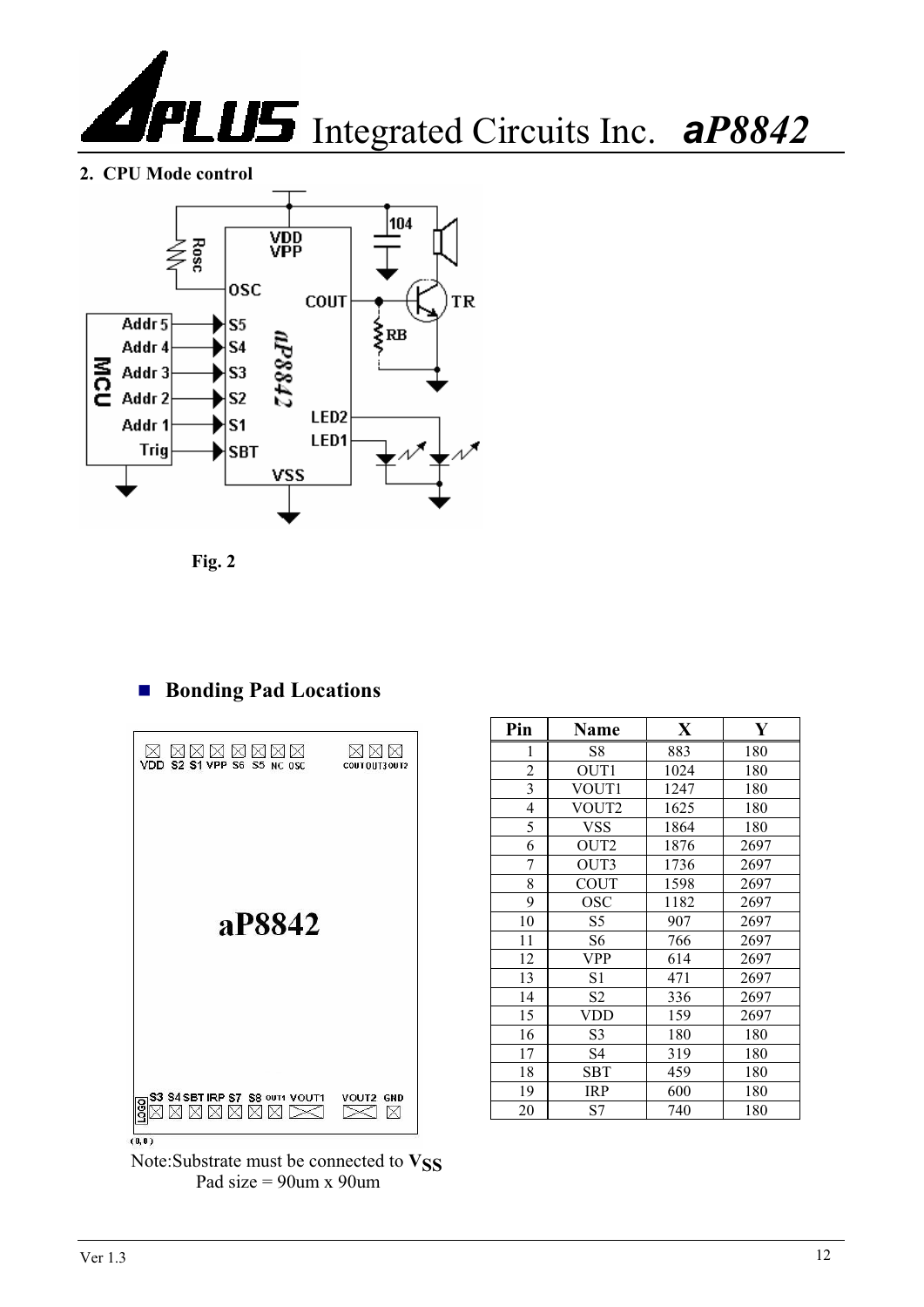

#### PIN CONFIGURATIONS